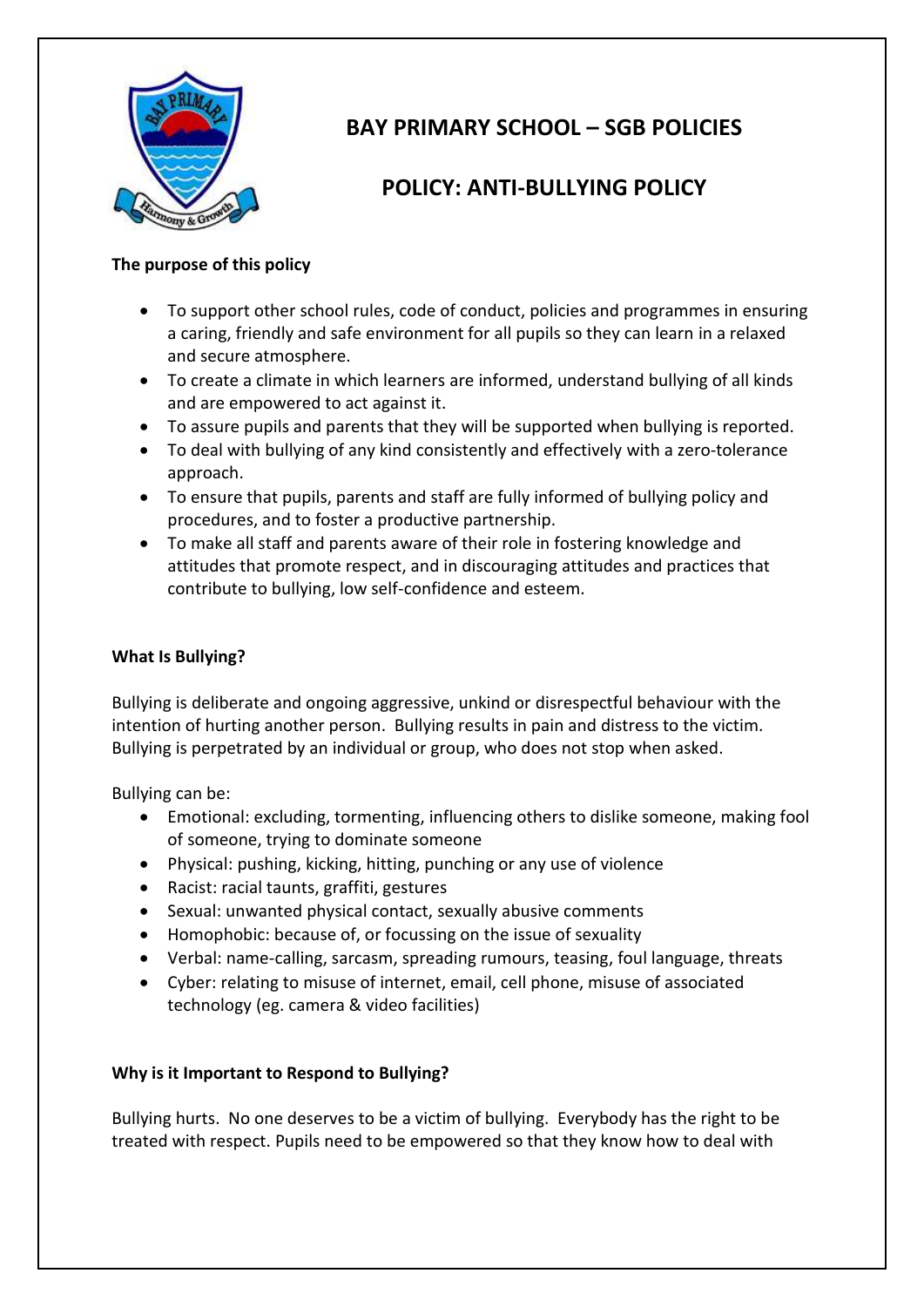bullying. The school has a responsibility to respond promptly and effectively to issues of bullying.

The school needs to offer assistance to pupils who are bullied, as well as discipline pupils who are bullying and support them in learning different ways of behaving.

#### **Signs and Symptoms \***

A child may indicate by signs or behaviour that he or she is being bullied. Adults should be aware of these possible signs and that they should investigate if a child:

- does not want to go to school
- finds excuses for not going to school, such as feeling sick
- is very tense, fearful and unhappy after school
- talks about hating school
- has bruises and/or scratches and/or cuts
- talks about not having any friends
- refuses to tell parent about what happens at school
- suffers from insomnia
- is nervous when another child approaches
- is afraid of meeting new people or trying new things
- becomes withdrawn anxious, or lacking in confidence
- attempts or threatens suicide or runs away
- begins to do poorly in school work, sudden drop in marks
- comes home starving (money / lunch has been stolen)
- becomes aggressive, disruptive or unreasonable
- is bullying other children or siblings
- stops eating
- is frightened to say what's wrong
- gives improbable excuses for any of the above
- is afraid to use the internet or mobile phone
- is nervous & jumpy when a cyber message is received
- has personal property damaged/stolen.

These signs and behaviours could indicate other problems, but bullying should be considered a possibility and should be investigated.

### **Rights and Responsibilities**

Every Bay Primary pupil has the right to:

- be safe and learn without humiliation or fear
- feel happy and free to play with friends
- be included in class and playground activity
- be respected
- learn how to solve conflicts in a respectful way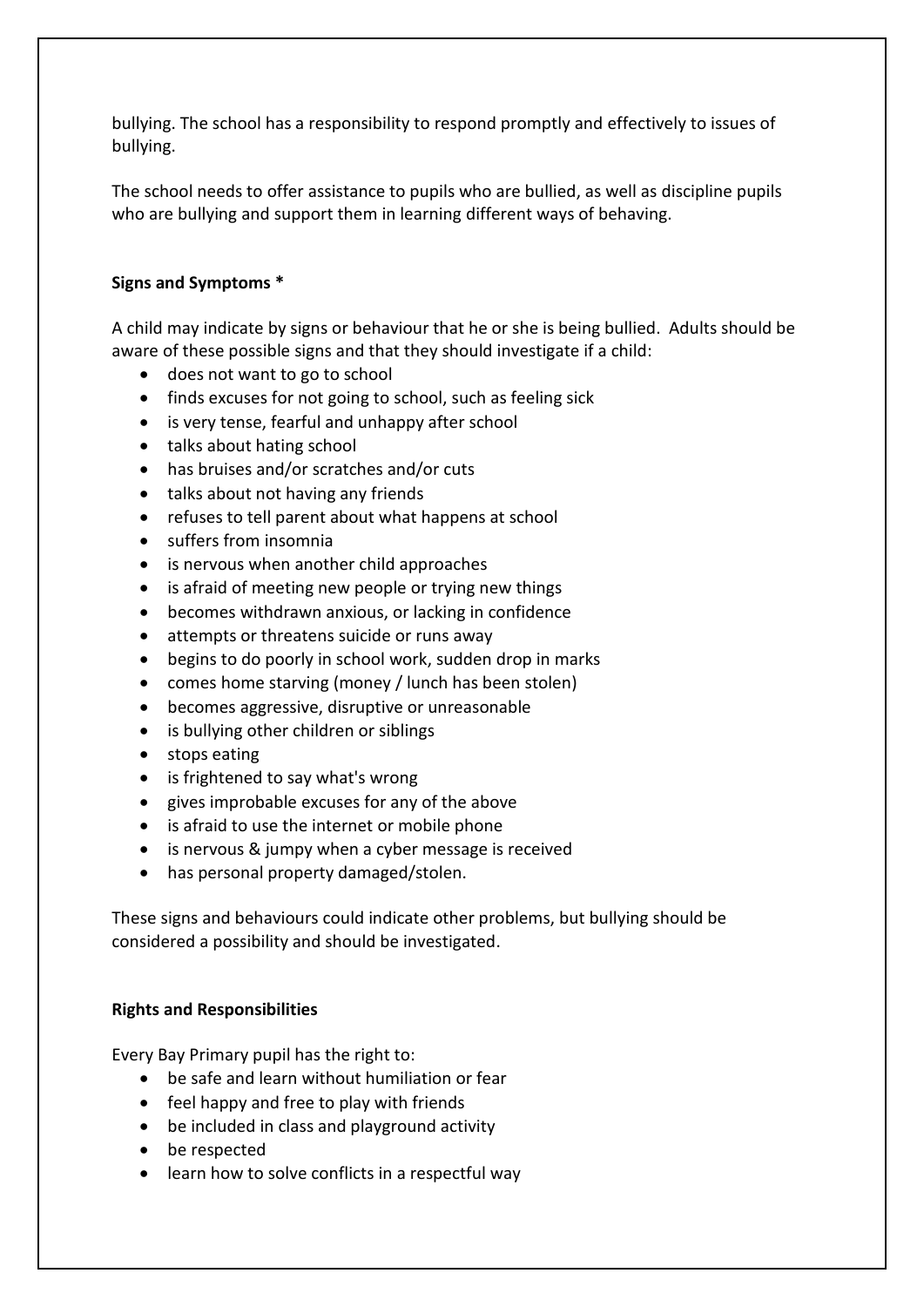• ask for bullying to stop and ask for help if it does not.

Every Bay Primary pupil has the responsibility to:

- be respectful and friendly to others without discrimination
- co-operate with others in school activities
- participate in the schoo'ls procedures when resolving conflicts
- report bullying behaviour.

#### **Procedures:**

### **A. On the playground**

Learners who feel that they are being bullied may approach any of the teachers on the playground. The teachers will assist the learners by engaging in a mediation process with the learner and his "bully".

Should the bullying be of a physical kind or discriminatory then the matter will be referred to the teacher on playground duty during break OR the Headmaster before / after school.

#### **B. In the classroom**

The teachers in the classroom will deal with any kind of bullying. Should the bullying be of a kind where the learners could deal with it then they will be encouraged to go to mediation during break. If not, the teacher deals with it. Should these educators feel that the issue needs a higher authority of intervention then the HOD or Headmaster will be approached to assist.

### **C. On the sports field**

Should an incident or incidents of bullying occur on the sports field then the coach will try and resolve them. Should he / she be unable to, he / she will refer the matter to the HOD or Headmaster.

### **DEALING WITH THE DISPUTANTS:**

**At Bay Primary we believe that all bullying incidents should be dealt with sensitively. The learners will be interviewed individually and care will be given to both the victim and the bully. The rights of both the victim and the bully will at all times be protected. The needs of both individuals will be considered and addressed.** 

### **A. THE BULLY**

The Class Teacher, HOD and Headmaster need to investigate past issues and make suggestions of further intervention (i.e. school counsellor, psychologist, behaviour analyst). Meetings with parents will be scheduled for assistance in managing the learner. Recommendations to parents will be made regarding further interventions and the management of the learner at home and at school.